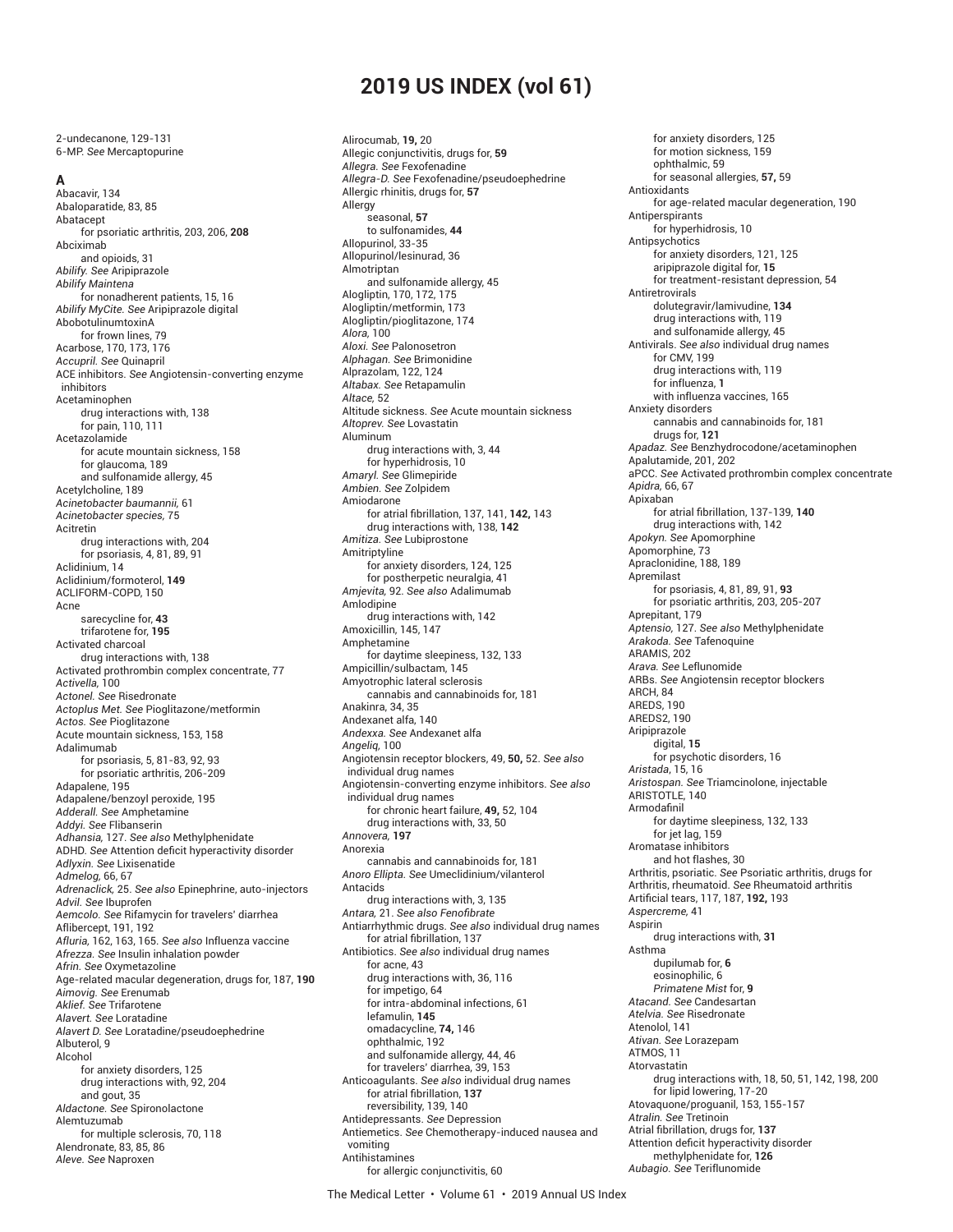AUGMENT COPD, 150 *Auvi-Q,* 25. *See also* Epinephrine, auto-injectors *Avandia. See* Rosiglitazone *Avastin. See* Bevacizumab *Aveed,* 38 *Avelox. See* Moxifloxacin *Avon Skin So Soft. See* Insect repellents *Avonex,* 70, 118 Axillary hyperhidrosis, 10 AZA. *See* Azathioprine *Azasite. See* Azithromycin for bacterial conjunctivitis Azathioprine drug interactions with, 36, 205 for ITP, 28 Azithromycin for bacterial conjunctivitis, 187, 192, 193 for bacterial pneumonia, 147 for travelers' diarrhea, 39, 40, 154 *Azopt. See* Brinzolamide *Azulfi dine. See* Sulfasalazine

# **B**

Bacitracin for bacterial conjunctivitis, 187, 192, 193 for impetigo, 64 Bacterial conjunctivitis, drugs for, 187, **192** *Bacteroides fragilis,* 61 *Bacteroides* spp, 61 *Bactrim. See* Trimethoprim/sulfamethoxazole *Bactroban. See* Mupirocin Baloxavir marboxil for influenza, **1** with influenza vaccines, 165 *Baqsimi. See* Glucagon nasal powder Barbiturates, 138 Baricitinib for rheumatoid arthritis, 183, 184 safety of, 136 *Basaglar. See* Insulin glargine Bazedoxifene, 100 *Benadryl. See* Diphenhydramine Benralizumab for eosinophilic asthma, 6, 7 Benzalkonium chloride, 189 Benzhydrocodone/acetaminophen for pain, **110** Benzodiazepines for anxiety disorders, 121, **122,** 124-126 Benzoyl peroxide, 43, 195 Benzoyl peroxide/adapalene. *See* Adapalene/benzoyl peroxide *Beovu. See* Brolucizumab Besifloxacin for bacterial conjunctivitis, 192 Beta blockers. *See also* individual drug names for anxiety disorders, 121, 125 for atrial fi brillation, 137, **140,** 142 for chronic heart failure, 49, **51,** 52 drug interactions with, 33, 142 for glaucoma, 187, **188** Beta carotene, 190 *Betagan*, 188 Betamethasone dipropionate/calcipotriene. *See* Calcipotriene/betamethasone dipropionate *Betapace. See* Sotalol Betaxolol, 188 *Betimol. See* Timolol *Betoptic S. See* Betaxolol Bevacizumab, 191, 192 *Bevespi Aerosphere. See* Glycopyrrolate/formoterol *Bi-PEGLYTE,* 12 *Biaxin. See* Clarithromycin *BiDil. See* Isosorbide dinitrate/hydralazine *Bijuva. See* Estradiol/progesterone for menopausal symptoms Bile acid sequestrants drug interactions with, 19 for lipid lowering, 17, 21, **22** Bimatoprost, 188 *Binosto. See* Alendronate Bioidentical hormones for menopausal symptons, 99 Biologics. *See also* individual drug names for psoriasis, 4, 81-83, 91, **93** for psoriatic arthritis, 203, **207** Biosimilars for psoriasis, 92, 93

for psoriatic arthritis, 206 Bipolar disorder aripiprazole digital for, **15** Bisacodyl for chronic idiopathic constipation, 86 for colonoscopy, 13 Bismuth subsalicylate drug interactions with, 44, 155 for traveler's diarrhea, 155 Bisoprolol for atrial fibrillation, 141 for chronic heart failure, 51, 52 Bisphosphonates, 83, 85, 86 *Bleph-10. See* Sulfacetamide, ophthalmic *Bonine,* 159 *Boniva. See* Ibandronate *Botox. See* OnabotulinumtoxinA *Botox Cosmetic. See* OnabotulinumtoxinA Botulinum toxin drug interactions with, 80 for frown lines, 79 for hyperhidrosis, 10 Breast cancer and hot flashes, **30** Bremelanotide, **114** *Brevibloc. See* Esmolol Brexanolone, **68** *Brilinta. See* Ticagrelor Brimonidine, 188, 189 Brimonidine/brinzolamide, 188 Brimonidine/timolol, 188 Brinzolamide for glaucoma, 188, 189 and sulfonamide allergy, 45 Brinzolamide/brimonidine, 188 *Brisdelle. See* Paroxetine for hot flashes Brodalumab for psoriasis, 5, 83, 92, 94 Brolucizumab, 191, 192 Bromocriptine, 170, 173, 176 Budesonide, 58 Bumetanide for chronic heart failure, 51, 53 and sulfonamide allergy, 45 Bupropion for smoking cessation, 105-108 for treatment-resistant depression, 54 *Burinex,* 53 Buspirone for anxiety disorders, 121, **124** *Bydureon,* 27. *See also* Exenatide

*Byetta. See* Exenatide

**C** CABP. *See* Community-acquired bacterial pneumonia *Calan. See* Verapamil Calcipotriene, 4, 81, **89,** 90 Calcipotriene/betamethasone dipropionate, 89, 90 Calcitriol, **90** Calcium drug interactions with, 3, 44, 135 Calcium channel blockers for atrial fibrillation, 142 *Campylobacter jejuni,* 39, 153 *Campylobacter* spp, 40 Canagliflozin cardiovascular benefits of, 26, 27 for type 2 diabetes, 169, 170, 172 Canagliflozin/metformin, 173 Canakinumab, **34** Cancer cannabis and cannabinoids for, 181 colorectal cancer screening, **97** prostate, 201 and statin use, 18 turmeric for, 185 Cancer pain cannabis and cannabinoids for, 180, 182 Candesartan, 50, 52 **Cangrelor** and opioids, 31, 32 Cannabidiol for anxiety disorders, 125 oil, **179** oral solution, 179-182 Cannabinoids. *See* Cannabis Cannabis, **179**, 189

CANVAS, 27, 169 CANVAS-R, 27 CAP. *See* Community-acquired bacterial pneumonia Capecitabine, 138 Capsaicin, 41, 42 Captopril, 52 *Carafate,* 138 Carbamazepine, 47, 138 Carbidopa/levodopa. *See* Levodopa/carbidopa *Cardene,* 142 Cardiovascular disease drugs for chronic heart failure, **49** and drugs for diabetes, **26** lipid-lowering drugs for, **17** *Cardizem. See* Diltiazem CARMELINA, 176 CAROLINA, 176 Carteolol, 188 *Cartia. See* Diltiazem Carvedilol for atrial fibrillation, 141 for chronic heart failure, 51, 52 *Catapres,* 142 Catheter ablation for atrial fibrillation, 143 CBD oil. *See* Cannabidiol oil CDAD. *See Clostridioides diffi cile*-associated diarrhea Cefadroxil, 75 Cefotaxime, 145 Cefotetan, 138 Cefpodoxime, 145 Ceftaroline, 145 Ceftriaxone for CABP, 75, 145, 147 drug interactions with, 138 for intra-abdominal infections, 62 *Celebrex. See* Celecoxib Celecoxib for gout, 33 and sulfonamide allergy, **44** *Celexa,* 121 *Centany,* 63 Cephalexin, 75 *Cequa,* **116,** 187, 193, 194 *Ceralyte,* 154 Certolizumab pegol for psoriasis, 5, 83, 92, 93 for psoriatic arthritis, 206-208 *Cesamet. See* Nabilone Cetirizine for seasonal allergies, 58, 59 Cetirizine/pseudoephedrine, 59 *Chantix. See* Varenicline Chemotherapy-induced nausea and vomiting cannabinoids for, 179 CHERISH, 113 Chikungunya, 129, 153, 158 *Chlamydia trachomatis,* 146, 192 *Chlamydophila pneumoniae,* 75, 145, 146 Chlordiazepoxide for anxiety disorders, 124 Chloroquine drug interactions with, 156 for malaria, 103, 153, 155-157 Chlorothiazide and sulfonamide allergy, 45 Chlorpromazine, 47 Chlorpropamide, 36, 47 Chlorthalidone and sulfonamide allergy, 45 Cholesterol-absorption inhibitor. *See* Ezetimibe Cholesterol-lowering drugs, **17** Cholestyramine drug interactions with, 138, 142 with leflunomide, 204 for lipid lowering, 21, 22 Chronic heart failure drugs for, **49**, 104 Chronic idiopathic constipation prucalopride for, **86** Chronic obstructive pulmonary disease aclidinium/formoterol for, **149** drugs for, 149 revefenacin for, **14** *Cialis. See* Tadalafi l Cidofovir, 199 *Ciloxan. See* Ciprofloxacin, ophthalmic

The Medical Letter • Volume 61 • 2019 Annual US Index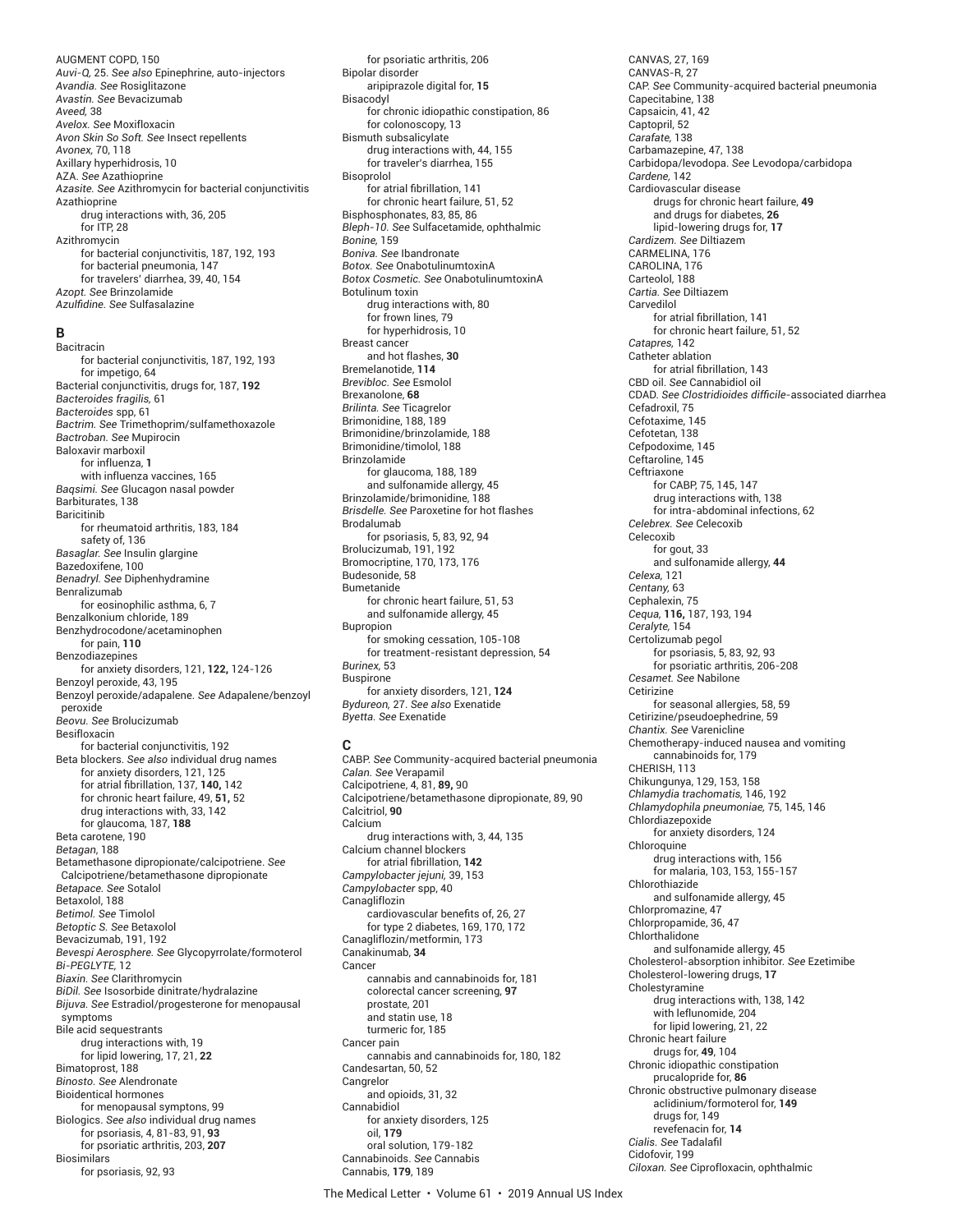Cimetidine, 138 *Cimzia. See* Certolizumab pegol *Cinqair,* 6 *Cipro. See* Ciprofloxacin Ciprofloxacin for travelers' diarrhea, 39, 40, 154 Ciprofloxacin, ophthalmic, 192, 193 Citalopram for anxiety disorders, 121 *Citrafleet,* 120 Citronella, 129, 130, **131** Cladribine, 70, **118** *Clarinex. See* Desloratadine Clarithromycin drug interactions with, 34, 138 *Claritin. See* Loratadine *Claritin D. See* Loratadine/pseudoephedrine CLARITY, 119 *Clenpiq,* 12 *Climara,* 100 *Climara Pro,* 100 Clindamycin for acne, 43 for skin and skin structure infections, 75 Clindamycin/tretinoin. *See* Tretinoin/clindamycin Clobazam, 180-182 Clonazepam, 122, 124 Clonidine, 142 Clopidogrel drug interactions with, **31,** 142 Clorazepate, 124 *Clostridiodes diffi cile,* 40 *Clostridiodes difficile-associated diarrhea,* 146 *Clostridium diffi cile. See Clostridiodes diffi cile* Clostridium perfringens, 61 Clozapine, 15, 106 *Clozaril. See* Clozapine CMV. *See* Cytomegalovirus Cognitive behavioral therapy for anxiety disorders, 121, **126** for hypoactive sexual desire disorder, 115 Colchicine, 33-36 Colchicine/probenecid, 34, 36 *Colcrys. See* Colchicine Colesevelam drug interactions with, 19 for lipid lowering, 21, 22 for type 2 diabetes, 170, 173, 176 *Colestid. See* Colestipol Colestipol drug interactions with, 138 for lipid lowering, 21, 22 *Cologuard,* 98 Colonoscopy, 98, 99 Colonoscopy preparations, **11,** 120 Colorectal cancer screening for, **97** *Colyte,* 12 *Combigan. See* Brimonidine/timolol *CombiPatch,* 100 Community-acquired bacterial pneumonia lefamulin for, **145** omadacycline for, **74,** 146 Computed tomography colonography for cancer screening, 99 *Concerta,* 127. *See also* Methylphenidate Conjunctivitis allergic, **59** bacterial, 187, **192** Constipation, chronic idiopathic. *See* Chronic idiopathic constipation *Contempla,* 127. *See also* Methylphenidate Contraceptive devices, 197 Contraceptive vaginal ring, **197** *Copaxone. See* Glatiramer acetate COPD. *See* Chronic obstructive pulmonary disease *Cordarone. See* Amiodarone *Coreg. See* Carvedilol *Corgard,* 141 *Corlanor,* **52** Corticosteroids for asthma, 9 for COPD, 14 drug interactions with, 151 for dry eye disease, 117 for eosinophilic asthma, 7 for gout, 33-35

for ITP<sub>28</sub> for rheumatoid arthritis, 183 for seasonal allergies, **57,** 59 Corticosteroids, injectable for gout, 33, 34 for psoriatic arthritis, 203 for rheumatoid arthritis, 183 Corticosteroids, ophthalmic, 60 Corticosteroids, topical for psoriasis, 4, 81, **89,** 90 *Corvert,* 142 *Cosentyx. See* Secukinumab Cosopt. *See* Timolol/dorzolamide *Coumadin. See* Warfarin *Cozaar. See* Losartan CREDENCE, 171 *Crestor. See* Rosuvastatin Cromolyn for allergic conjunctivitis, 60 for seasonal allergies, 58, 59 Cryopyrin-associated periodic syndromes, 34 CT colonography. *See* Computed tomography colonography Curcumin. *See* Turmeric supplements *Cutibacterium acnes,* 43, 64 *Cutter Advanced. See* Insect repellents *Cycloset. See* Bromocriptine Cyclosporine drug interactions with, 18, 34, 36, 200, 208, 209 for psoriasis, 4, 81, 89, 91, **91** for psoriatic arthritis, 205, 206 Cyclosporine, topical, **116,** 187, 193, 194 *Cyltezo,* 92. *See also* Adalimumab *Cymbalta. See* Duloxetine Cytomegalovirus prophylaxis letermovir for, **199** *Cytovene. See* Ganciclovir

## **D**

Dabigatran for atrial fibrillation, 137-139 drug interactions with, 19, 142 Danazol, 28 Dapagliflozin cardiovascular benefits of, 27 for type 2 diabetes, 170-172 Dapagliflozin/metformin, 173 Dapagliflozin/saxagliptin, 174 Dapagliflozin/saxagliptin/metformin, 173 Darolutamide, **201** Darunavir and sulfonamide allergy, 45 DAYB, 13 Daytime sleepiness solriamfetol for, **132** *Daytrana,* 127. *See also* Methylphenidate DDAVP, 46 *Decadron,* 158 DECLARE-TIMI58, 27, 171 Decongestants for allergic conjunctivitis, **60** for seasonal allergies, 57, **58** Deep brain stimulation for treatment-resistant depression, 54 Deep vein thrombosis. *See* Venous thromboembolism DEET, **129,** 131, 155 *Demadex. See* Torsemide Dengue prevention, 129, 153, 158 vaccine, 158 *Dengvaxia,* 158 *Depo-Testosterone,* 38 *Depomedrol. See* Methylprednisolone Depression aripiprazole digital for, **15** cannabis and cannabinoids for, 181 esketamine for, **54** postpartum, **68** treatment resistant, **54** Desloratadine, 58, 59 Desmopressin, **46** Dexamethasone, 158 Dexmethylphenidate, 127 Diabetes cardiovascular benefits of drugs for, 26 and cardiovascular disease, 18 glucagon injection for, **186**

glucagon nasal powder for, **148** Diabetes, type 2 cardiovascular benefits of drugs for, 26 drugs for, **169** injectable semaglutide for, **166** insulin for, **65** Diarrhea, travelers'. *See* Travelers' diarrhea Diazepam, 122, 124 Dicloxacillin drug interactions with, 138 for skin and skin structure infections, 75 *Differin,* 195 *Diflucan,* 138 *Digitek. See* Digoxin *Digox. See* Digoxin Digoxin for atrial fibrillation, 141, 142 for chronic heart failure, 49, **53** drug interactions with, 142, 205 *Dilantin,* 139 Diltiazem for atrial fibrillation, 137, 141, 142 drug interactions with, 142 Dimenhydrinate, 159 Dimethyl fumarate, 70, 118 *Diovan. See* Valsartan Diphenhydramine, 57 Direct oral anticoagulants, 137 Disease-modifying antirheumatic drugs for psoriatic arthritis, 203, 205-209 for rheumatoid arthritis, 183 Disopyramide, 143 *Ditropan. See* Oxybutynin **Diuretics** for chronic heart failure, **51** drug interactions with, 33, 151 Diuretics, loop for chronic heart failure, 49, 51 drug interactions with, 47 and sulfonamide allergy, 45 Diuretics, potassium-sparing, 50, 91 Diuretics, thiazide for chronic heart failure, 49, 51 drug interactions with, 36, 47 and sulfonamide allergy, 45 *Divigel,* 100 DMARDs. *See* Disease-modifying antirheumatic drugs DOACs. *See* Direct oral anticoagulants Docosahexaenoic acid for age-related macular degeneration, 190 for lipid lowering, 23 Dofetilide for atrial fibrillation, 143 drug interactions with, 104 Dolutegravir, 134, 135 Dolutegravir/lamivudine, **134** Dolutegravir/rilpivirine, 134 Doripenem, 62 *Doryx. See* Doxycycline Dorzolamide for glaucoma, 188, 189 and sulfonamide allergy, 45 Dorzolamide/timolol. *See* Timolol/dorzolamide *Dovato. See* Dolutegravir/lamivudine *Dovonex. See* Calcipotriene Doxepin, 124, 125 Doxycycline for acne, 43, 44 for bacterial pneumonia, 145, 147 for leptospirosis, 158 for malaria, 155-158 for skin and skin structure infections, 75 use in travel, 153 *Dramamine,* 159 Dravet syndrome cannabidiol for, 179-182 *Drizalma Sprinkle. See* Duloxetine Dronabinol, 179-182 Dronedarone, 142, 143 Drospirenone for menopausal symptoms, 100 Drug safety tofacitinib, **136** *Zolgensma* data manipulation, **129** Dry eye disease cyclosporine for, **116** drugs for, 187, **192**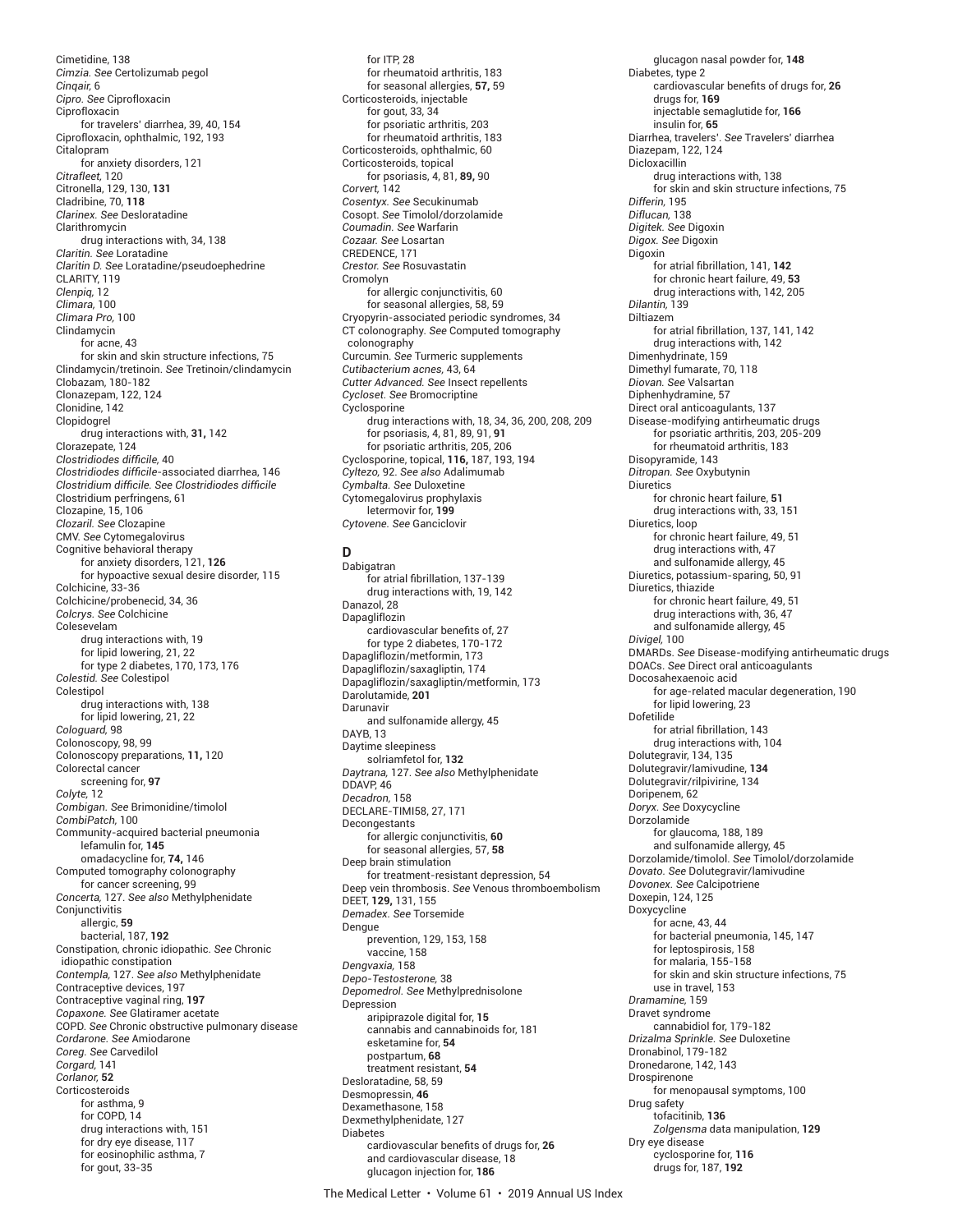*Drysol,* 10 *Duaklir Pressair. See* Aclidinium/formoterol *Duavee,* 100 *Duetact. See* Glimepiride/pioglitazone Dulaglutide  $\overline{\phantom{a}}$  cardiovascular benefits of. 27 for type 2 diabetes, 168, 170-172 Duloxetine, 121, 123 *Duobrii,* 90 *Duopa. See* Levodopa/carbidopa Dupilumab, **6** Dupixent. *See* Dupilumab *Duranon. See* Permethrin *Duzallo. See* Allopurinol/lesinurad *Dysport. See* AbobotulinumtoxinA

#### **E**

E-cigarettes. *See* Electronic cigarettes EAGLES, 107 EASEL, 171 Eastern equine encephalitis, 129. *See also* Insect repellents Edoxaban, 137-140 *Edurant. See* Dolutegravir/rilpivirine *Effexor. See* Venlafaxine *Effient*, 31 Eicosapentaenoic acid for age-related macular degeneration, 190 for lipid lowering, 23 Elderberry for influenza, **32** Electroconvulsive therapy for postpartum depression, 69 for treatment-resistant depression, 54 Electronic cigarettes containing THC, 181 for smoking cessation, 105, **108** *Elestrin,* 100 Eletriptan and sulfonamide allergy, 45 *Elidel,* 90 *Eliquis. See* Apixaban ELIXA, 27, 175 ELLIPSE, 174 Eltrombopag, 28 *Emend. See* Aprepitant Emicizumab, **77** EMPA-REG OUTCOME, 27, 171 Empagliflozin cardiovascular benefits of, 26-28 for type 2 diabetes, 166-168, 170-172 Empagliflozin/linagliptin, 174 Empagliflozin/metformin, 173 Enalapril, 52, 104 *Enbrel. See* Etanercept ENDEAR, 113 ENGAGE AF-TIMI, 140 *Enterobacter cloacae,* 61, 76 Enterobacteriaceae, 146 *Enterobacteriaceae,* 154 *Enterococcus faecalis,* 76 *Enterococcus* spp, 61 *Entresto. See* Sacubitril/valsartan *Entuzity,* 66 Enzalutamide, 138, 201, 202 Eosinophilic asthma dupilumab for, **6** *Epanova,* 21, 23. *See also* Omega-3 polyunsaturated fatty acid *Epidiolex. See* Cannabidiol oral solution *Epiduo. See* Adapalene/benzoyl peroxide *Epidyolex,* 180. *See also* Cannabidiol oral solution Epilepsy cannabis and cannabinoids for, 179, 180 Epinephrine auto-injectors, 25 over the counter, **9** prefilled syringe, 25 *EpiPen,* 25, 26. *See also* Epinephrine *Epivir. See* Lamivudine Eplerenone, 51, 53 Eravacycline, **61** *Erelzi. See* Etanercept Erenumab hypersensitivity to, **48** *Erleada. See* Apalutamide Ertapenem, 61, 62

Ertugliflozin, 170-172 Ertugliflozin/metformin, 173 Ertugliflozin/sitagliptin, 174 Erythromycin for acne, 43 drug interactions with, 138 ophthalmic, 187, 192, 193 *Escherichia coli,* 39, 40, 43, 61, 153 Escitalopram, 121, 123 Esketamine for treatment-resistant depression, **54** Esmolol, 140, 141 Essential oils, 129, 131 *Estrace. See* Estradiol Estradiol for menopausal symptoms, 100, 120 Estradiol/progesterone for menopausal symptoms, **99,** 120 *Estrogel,* 100 **Estrogens** in a contraceptive vaginal ring, 197 for menopausal symptoms, 99, 100, 120 Etanercept for psoriasis, 5, 83, 92, 93 for psoriatic arthritis, 204, 206, 207 Ethinyl estradiol, 198, 204 Ethinyl estradiol/etonorgestrel, 197 Ethinyl estradiol/norethindrone, 100 Etonorgestrel/ethinyl estradiol, 197 *Evenity. See* Romosozumab *Evista. See* Raloxifene Evolocumab for homozygous familial hypercholesterolemia, 23 for lipid-lowering, **19,** 20 Excessive daytime sleepiness. *See* Daytime sleepiness Exenatide cardiovascular benefits of, 27 for type 2 diabetes, 168, 170, 172, 174, 175 EXPAND, 71 EXSCEL, 27, 171 *Eylea. See* Aflibercept *Ezallor Sprinkle. See* Rosuvastatin sprinkle formulation Ezetimibe drug interactions with, 22 for lipid lowering, 17-20 Ezetimibe/simvastatin, 19, 20

# **F**

*Fabior. See* Tazarotene Factor VIII, 77, 78 *Farxiga. See* Dapagliflozin *Fasenra. See* Benralizumab Febuxostat, 33-35 Fecal immunochemical tests, 98 *FEIBA,* 77 Felodipine, 142 *Femhrt,* 100 *Femring,* 100 Fenofibrate for gout, 37 for lipid lowering, 21, 22 Fenofibric acid, 21, 22 *Fenoglide,* 21. *See also* Fenofi brate Fexofenadine, 58, 59 Fexofenadine/pseudoephedrine, 59 *Fiasp,* 66, 67 Fibrates, 17, **22 Fibricor.** See Fenofibric acid Fingolimod, 70-72, 118 Fish oil, 21, **23** FIT, 28, 29 *Flagyl,* 138 Flecainide, 143 Flexible sigmoidoscopy, 98 Flibanserin, 114-116 *Flolipid. See* Simvastatin *Flonase Allergy Relief,* 58 *Flonase Sensimist Allergy Relief,* 58 *Fluad,* 162-164. *See also* Influenza vaccine *Fluarix,* 162, 163. *See also* Influenza vaccine *Flublok,* 162-164. *See also* Influenza vaccine *FluceIvax,* 162, 164. *See also* Influenza vaccine Fluconazole, 138, 209 *FluLaval,* 162-163 *FluMist Quadrivalent,* 3, 162. *See also* Influenza vaccine Fluoroquinolones. *See also* individual drug names for bacterial pneumonia, 145

drug interactions with, 138 ophthalmic, 187, 192, 193 for travelers' diarrhea, 39, 154 Fluorouracil, 138 Fluoxetine for anxiety disorders, 121, 123 drug interactions with, 138 Fluticasone furoate, 58 Fluticasone propionate, 58 Fluvastatin drug interactions with, 18, 138 for lipid-lowering, 17, 19, 20 *Fluzone,* 162-164. *See also* Influenza vaccine *Focalin,* 127 Folic acid, 205 Formoterol, 150 Formoterol/aclidinium. *See* Aclidinium/formoterol Formoterol/glycopyrrolate. *See* Glycopyrrolate/ formoterol *Forteo. See* Teriparatide *Fosamax. See* Alendronate Fosamprenavir and sulfonamide allergy, 45 Foscarnet, 199 *Foscavir. See* Foscarnet Fosinopril, 52 Fostamatinib, **28** FOURIER, 19 FRAME, 84, 85 Frovatriptan and sulfonamide allergy, 45 Frown lines prabotulinumtoxinA for, **79** Furosemide for chronic heart failure, 51, 53 and sulfonamide allergy, 45, 46

## **G**

Gabapentin for anxiety disorders, 125 for hot flashes, 30 for postherpetic neuralgia, 41, 42 Ganciclovir, 199 Gatifloxacin, ophthalmic, 192, 193 *GaviLyte,* 12 Gemfibrozil drug interactions with, 18 for lipid lowering, 17, 21, 22 GEMINI, 134, 135 *Gengraf. See* Cyclosporine *Gentak. See* Gentamicin, ophthalmic Gentamicin, ophthalmic, 193 *Gilenya. See* Fingolimod Glabellar lines prabotulinumtoxin A for, 79 Glatiramer acetate, 70, 118 *Glatopa,* 70 Glaucoma cannabis and cannabinoids for, 181 Glaucoma, drugs for, **187** *Gleevec,* 138 Glimepiride and sulfonamide allergy, 45 for type 2 diabetes, 170, 172, 175 Glimepiride/pioglitazone, 173 Glipizide and sulfonamide allergy, 45 for type 2 diabetes, 170, 172, 175 GLP-1 receptor agonists. *See also* individual drug names cardiovascular benefits of, 26 for diabetes, 169-172, 174, 175 oral semaglutide, **166** *GlucaGen Hypokit. See* Glucagon injection Glucagon injection, 148, 149, **186** nasal powder, **148,** 186 *Glucagon Emergency Kit,* 186 *Glucophage. See* Metformin *Glucotrol. See* Glipizide *Glumetza,* 172. *See also* Metformin Glyburide and sulfonamide allergy, 45 for type 2 diabetes, 170, 172, 175 Glycopyrrolate for COPD, 14, 15 for hyperhidrosis, 10 Glycopyrrolate/formoterol, 150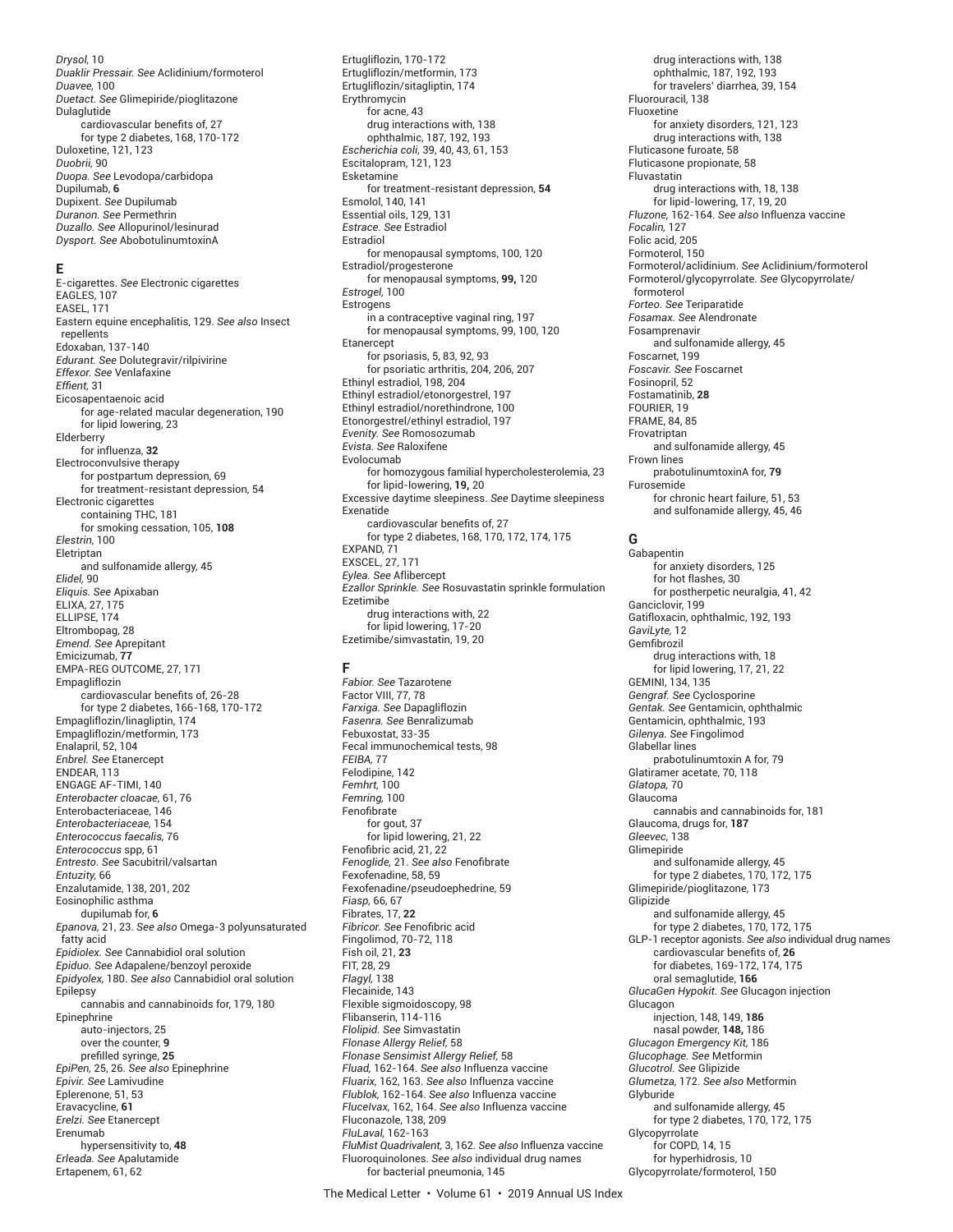Glycopyrrolate/indacaterol, 150 Glycopyrronium for hyperhidrosis, **10** *Glynase Prestab. See* Glyburide *Glyset. See* Miglitol *Glyxambi. See* Empagliflozin/linagliptin Golimumab for psoriatic arthritis, 206, 207 *GoLYTELY,* 12, 13 Gout, drugs for, **33** *Gralise. See* Gabapentin for postherpetic neuralgia Gramicidin, 193 Grapefruit juice drug interactions with, 18 Guaiac fecal occult blood tests, 97, 98 Guselkumab for psoriasis, 4, 5, 81, 83, 92, 94, 95 *Gvoke. See* Glucagon injection

#### **H**

H1-antihistamines. *See* Antihistamines *Haemophilus influenzae,* 75, 145, 192 *Haemophilus parainfluenzae,* 75, 146 Halobetasol/tazarotene, 90 HAVEN, 78 HDL-cholesterol. *See* Lipid-lowering drugs Heart failure. *See* Chronic heart failure, drugs for Hematopoietic cell transplant and CMV prophylaxis, 199 *Hemlibra. See* Emicizumab Hemophilia A emicizumab for, **77** Herbal supplements elderberry, 32 turmeric, **185** Herpes zoster and postherpetic neuralgia, 41 *Hetlioz. See* Tasimelteon HIV-1. *See also* Antiretrovirals dolutegravir/lamivudine for, **134** HMG-CoA reductase inhibitors. *See* Statins Homozygous familial hyperchlesterolemia drugs for, **23** *Horizant. See* Gabapentin Hormonal contraceptives drug interactions with, 198, 204 and switching to *Annovera*, 197 Hormone replacement therapy, 30 Hot flashes estradiol/progesterone for, **99**, 120 oxybutynin for, **30** HPS2-THRIVE, 23 *Humalog,* 66, 67 *Humalog Mix,* 67 *Humira. See* Adalimumab *Humulin,* 65-67 Hydralazine, 49 Hydralazine/isosorbide dinitrate. *See* Isosorbide dinitrate/hydralazine Hydrochlorothiazide for chronic heart failure, 51 and sulfonamide allergy, 45, 46 Hydrocodone, 110 Hydrocodone/acetaminophen, 111, 112 Hydrocodone/ibuprofen, 111, 112 Hydroxychloroquine, 183 Hydroxyzine, 125 Hypercholesterolemia, homozygous familial. *See* Homozygous familial hyperchlesterolemia Hyperhidrosis glycopyrronium for, **10** Hypoactive sexual desire disorder bremelanotide for, **114** Hypoglycemia glucagon for, **148, 186** Hypogonadism testosterone replacement for, **38** *Hyrimoz,* 92. *See also* Adalimumab **I**

Ibandronate, 83, 85 IBD. *See* Inflammatory bowel disease IBS-C. *See* Irritable bowel syndrome with constipation Ibuprofen for acute mountain sickness, 158 combinations, 111

Ibutilide, 142 Icosapent ethyl, 17, 21, 23 *IcyHot,* 41 Idarucizumab, 139 IGNITE1, 62 IGNITE4, 62 *Ilaris. See* Canakinumab *Ilumya. See* Tildrakizumab Imatinib, 138 Imipenem/cilastatin, 62 Imipramine, **124,** 125 *Imitrex. See* Sumatriptan IMMHANCE, 81, 82 Immune thrombocytopenia fostamatinib for, **28** Immune thrombocytopenic purpura. *See* Immune thrombocytopenia *Imodium. See* Loperamide Impetigo ozenoxacin for, **63** IMPRESSION, 31 IMPROVE-IT, 19 *Imuran. See* Azathioprine *Inbrija. See* Levodopa, inhaled IncobotulinumtoxinA, 79 *Incruse Ellipta. See* Umeclidinium for COPD Indacaterol/glycopyrrolate. *See* Glycopyrrolate/ indacaterol Indapamide and sulfonamide allergy, 45 *Inderal. See* Propranolol *Indocin. See* Indomethacin Indomethacin drug interactions with, 149 for gout, 33 Inflammatory bowel disease cannabis and cannabinoids for, 181 *Inflectra. See* Infliximab Infliximab for psoriasis, 5, 83, 93 for psoriatic arthritis, 206, 207 Influenza antiviral drugs for, **1** elderberry for, **32** prophylaxis, 1, 3 vaccine for, **161** *InnoPran. See* Propranolol Insect repellents, **129,** 153, **155** Insomnia cannabis and cannabinoids for, 181 *Inspra. See* Eplerenone Insulin basal, **65** combinations, 66, 68, 174 inhalation powder, 66, 67 prandial, 67 pre-mixed, 67 for type 2 diabetes, **65,** 176 Insulin degludec/liraglutide, 66, 68, 174 Insulin glargine/lixisenatide, 66, 68, 174 Interferon beta for multiple sclerosis, 70, 118 Intra-abdominal infections eravacycline for, **61** Intrauterine devices, 197 Intravenous immunoglobulin for ITP, 28 *Invanz. See* Ertapenem *Invokamet. See* Canagliflozin/metformin *Invokana. See* Canagliflozin Iontophoresis for hyperhidrosis, 10 *Iopidine. See* Apraclonidine IR3535, 129, **130** Iron drug interactions with, 3, 44, 135 Irritable bowel syndrome with constipation tegaserod for, **72,** 86 Isosorbide dinitrate/hydralazine for chronic heart failure, 49, 51, 53 Isotretinoin, 43 Isradipine, 142 *Istalol. See* Timolol ITP. *See* Immune thrombocytopenia IUDs. *See* Intrauterine devices Ivabradine, 49, **52**

for gout, 33, 34

IVIG. *See* Intravenous immunoglobulin Ixekizumab for psoriasis, 5, 83, 92, 94 for psoriatic arthritis, 203, 206, **207** *Izba. See* Travoprost

#### **J**

*Jantoven. See* Warfarin *Janumet. See* Sitagliptin/metformin *Januvia. See* Sitagliptin *Jardiance. See* Empagliflozin *Jentadueto. See* Linagliptin/metformin Jet lag, 153, 159 *Jeuveau. See* PrabotulinumtoxinA *Jornay PM. See* Methylphenidate, evening-dosed *Juxtapid,* 23

#### **K**

*Kapspargo Sprinkle. See* Metoprolol *Kazano. See* Alogliptin/metformin *Kengreal. See* Cangrelor Keratoconjunctivities sicca. *See* Dry eye disease *Ketalar. See* Ketamine Ketamine, 54-56 Ketoconazole drug interactions with, 140, 156, 198 Ketorolac, 36 Ketotifen, 59, 60 *Kineret. See* Anakinra *Klebsiella pneumoniae,* 61, 75, 76 *Klonopin. See* Clonazepam *Kombiglyze. See* Saxagliptin/metformin *Krintafel. See* Tafenoquine *Krystexxa. See* Pegloticase *Kynamro. See* Mipomerson

#### **L**

*Lacrisert,* 117, 187, 193 Lamivudine drug interactions with, 119 for HIV, 134, 135 Lamivudine/dolutegravir. *See* Dolutegravir/lamivudine Lamotrigine, 47 *Lanoxin. See* Digoxin *Lantus,* 65, 66 Laropiprant, 23 Laser trabeculoplasty, 189 *Lasix. See* Furosemide Latanoprost, 188, 189 Latanoprost/netarsudil. *See* Netarsudil/latanoprost Latanoprostene bunod, 188 Laxatives for colonoscopy preparation, 13 for constipation, 86 drug interactions with, 13, 135 LDL-cholesterol. *See* Lipid-lowering drugs LEADER, 27, 174 LEAP, 146 Lefamulin for bacterial pneumonia, **145** Leflunomide, 203, 204, 206 Left atrial appendageal occlusion, 140 *Legionella pneumophila,* 75, 146 *Legionella* species, 75, 145 *Lemtrada. See* Alemtuzumab Lennox-Gastaut syndrome cannabidiol for, 179, 180, 182 Leptospirosis, 153, 158 *Lescol. See* Fluvastatin Lesinurad, **36** Lesinurad/allopurinol. *See* Allopurinol/lesinurad Letermovir, **199** *Levaquin. See* Levofloxacin *Levemir,* 65, 66 Levobunolol, 188 Levocetirizine, 58, 59 Levodopa, inhaled, **73** Levodopa/carbidopa, 73, 74 Levofloxacin for CABP, 75, 145, 147 for travelers' diarrhea, 39, 154 Levofloxacin, ophthalmic, 193 Levonorgestrel drug interactions with, 204 for menopausal symptoms, 100 *Lexapro. See* Escitalopram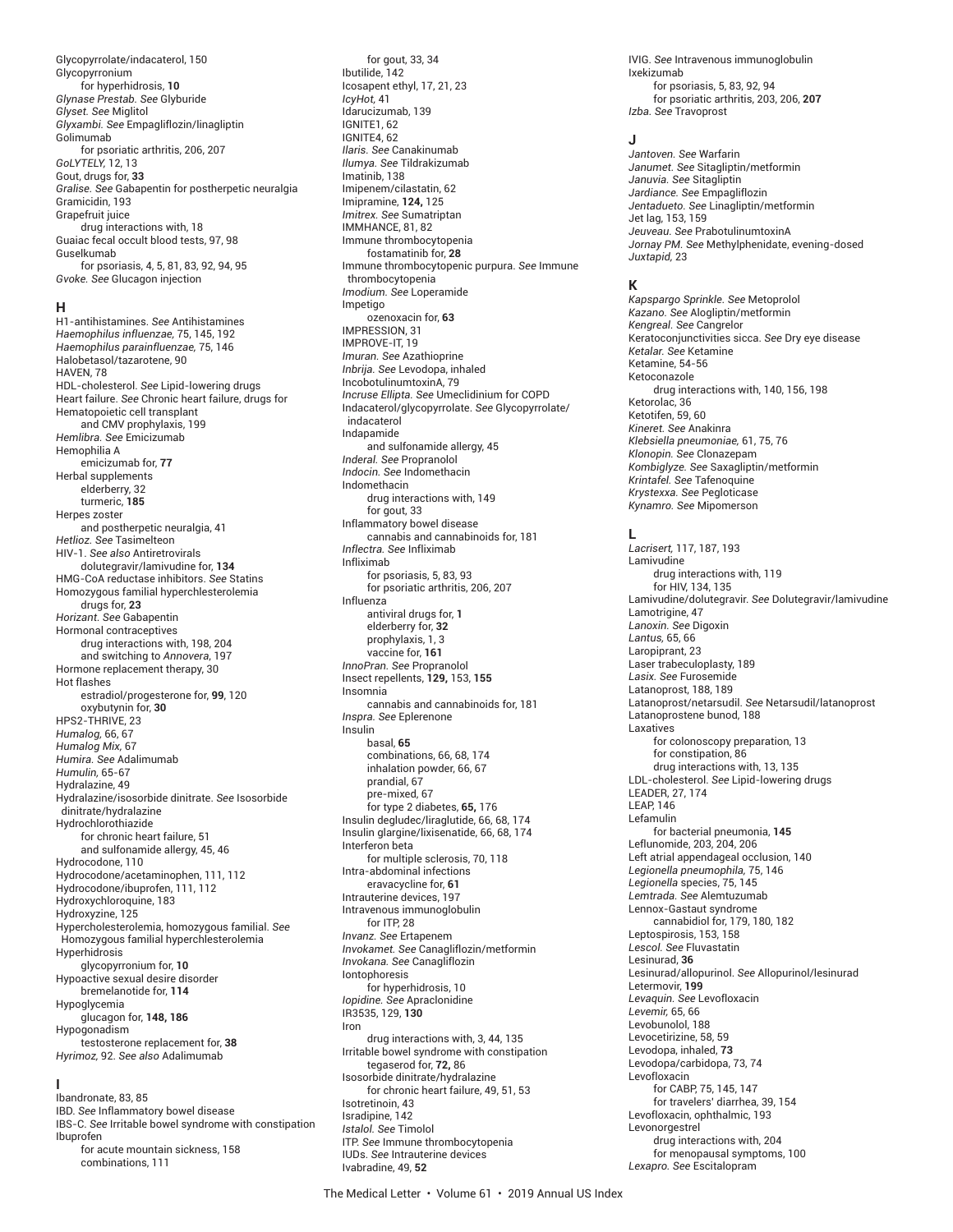Lidocaine for postherpetic neuralgia, **41** *Lidoderm,* 41, 42 Lifi tegrast, 117, 187, 194 Linaclotide, 86, 87 Linagliptin, 170, 172, 175 Linagliptin/empagliflozin, 174 Linagliptin/metformin, 173 Linezolid, 75, 76 *Linzess. See* Linaclotide Lipid-lowering drugs, **17** *Lipidil,* 21. *See also* Fenofi brate *Lipitor. See* Atorvastatin Lipofen, 21. See also Fenofibrate Liraglutide cardiovascular benefits of, 26-28 for type 2 diabetes, 166-168, 170, 172, 174 Liraglutide/insulin degludec. *See* Insulin degludec/ liraglutide Lisinopril, 52 Lithium drug interactions with, 49-51 for treatment-resistant depression, 54 *Livalo,* 20 Lixisenatide cardiovascular benefits of, 27 for type 2 diabetes, 168, 170, 172, 175 Lixisenatide/insulin glargine. *See* Insulin glargine/ lixisenatide Lomitapide, 23 *Lonhala Magnair. See* Glycopyrrolate for COPD Loop diuretics. *See* Diuretics, loop Loperamide, 39, 153 Lopid. See Gemfibrozil *Lopressor. See* Metroprolol Loratadine, 58, 59 Loratadine/pseudoephedrine, 59 Lorazepam, 122, 124 Losartan for chronic heart failure, 52 for gout, 37 *Lotemax. See* Loteprednol, ophthalmic Loteprednol, ophthalmic, 60 Lovastatin drug interactions with, 18, 142, 200 for lipid-lowering, 17, 19, 20 *Lovaza,* 21, 23. *See also* Omega-3 polyunsaturated fatty acid Lubiprostone, 86, 87 *Lucentis. See* Ranibizumab *Lumigan. See* Bimatoprost Lutein, 190 Lyme disease, 129. *See also* Insect repellents *Lyrica. See* Pregabalin

#### **M**

*Macugen. See* Pegaptanib sodium Magnesium, 44, 135 Malaria tafenoquine for, 101 in travel, 153, **155** *Malarone. See* Atovaquone/proguanil MAO-B inhibitors. *See* Monoamine oxidase type B inhibitors Marijuana. *See* Cannabis MARINA, 191 *Marinol. See* Dronabinol *Mavenclad. See* Cladribine *Mayzent. See* Siponimod Meclizine, 159 Medroxyprogesterone for menopausal symptoms, 100, 120 Mefloquine, 102-104, 153, **155** Melatonin for jet lag, 153, 159 Meloxicam, **151** *Menest,* 100 Menopausal symptoms. *See* Hot flashes *Mephyton,* 138 Mepolizumab, 6, 7 Mercaptopurine, 36 Meropenem for intra-abdominal infections, 62, 63 *Merrem. See* Meropenem Metformin combinations, 173 drug interactions with, 103

for type 2 diabetes, 26, 28, 166, **169,** 172, 175 Methazolamide for glaucoma, 189 and sulfonamide allergy, 45 Methicillin-resistant *Staphylococcus aureus,* 43, 61, 64, 146 Methotrexate drug interactions with, 36 for psoriasis, 4, 81, 89, **91** for psoriatic arthritis, **203,** 204-209 for rheumatoid arthritis, 183 Methylphenidate for ADHD, 127 for daytime sleepiness, 132, 133 evening-dosed, **126** Methylprednisolone for gout, 34 for rheumatoid arthritis, 183 Metipranolol, 188 Metolazone and sulfonamide allergy, 45 Metoprolol for atrial fibrillation, 140 for chronic heart failure, 51, 52 Metronidazole, 138 *Mevacor. See* Lovastatin Miglitol, 170, 173, 176 Migraine erenumab hypersensitivity, **48** Mineralocorticoid receptor antagonists, 49, 51, 53 *Minocin. See* Minocycline Minocycline, 43, 44 Mipomerson, 23 *Miralax. See* Polyethylene glycol *Mitigare. See* Colchicine MOA inhibitors. *See* Monoamine oxidase inhibitors *Mobic,* 151. *See* Meloxicam Modafinil for daytime sleepiness, 132, 133 for jet lag, 159 Monoamine oxidase inhibitors drug interactions with, 151, 189 Monoamine oxidase type B inhibitors for anxiety disoders, 125 drug interactions with, 73, 106, 124, 128, 133 MORA, 13 *Moraxella catarrhalis,* 75, 145, 146, 192 *Morganella* species, 75 Morphine drug interactions with, **31** *Motegrity. See* Prucalopride Motion sickness, 153, 159 *Motrin. See* Ibuprofen *MoviPrep,* 12, 13 *Moxeza. See* Moxifloxacin, ophthalmic Moxifloxacin for CABP, 75, 145-147 ophthalmic, 192, 193 MRSA. *See* Methicillin-resistant *Staphylococcus aureus Multaq. See* Dronedarone Multiple sclerosis cannabis and cannabinoids for, 180, 182 siponimod for, **70** Mupirocin, 63 *MVASI. See* Bevacizumab *Mycoplasma genitalium,* 146 *Mycoplasma penumoniae,* 75, 145, 146

#### **N**

N,N-diethyl-*m*toluamide. *See* DEET Nabilone, 179-182 Nabiximols, 179-182 *Nabota. See* PrabotulinumtoxinA Nadolol, 141 Nafcillin, 138 Naphazoline, 60 *Naphcon*-A, 60 *Naprosyn. See* Naproxen Naproxen for gout, 33, 34 Naratriptan and sulfonamide allergy, 45 Narcolepsy. *See* Daytime sleepines *Nardil. See* Phenelzine *Nasacort. See* Triamcinolone acetonide Nasal saline. *See* Saline, nasal

*Neoral. See* Cyclosporine *Nesina. See* Alogliptin Netarsudil, 187-189 Netarsudil/latanoprost, 188 *Neurontin. See* Gabapentin Niacin, 21, **22** Niacin, extended-release, 17, 21 *Niacor. See* Niacin *Niaspan. See* Niacin, extended-release Nicardipine, 142 *NicoDerm,* **106**. *See also* Nicotine replacement therapies *Nicorette,* 106 Nicotine replacement therapies, **105,** 108 *Nicotrol,* 106. *See also* Nicotine replacement therapies Nifedipine for acute mountain sickness, 158 drug interactions with, 142 Nimodipine, 142 Nisoldipine, 142 NOACs, 137, 138 *Nocdurna. See* Desmopressin NOCT, 13 *Noctiva. See* Desmopressin Nocturnal enuresis, 46 Nocturnal polyuria desmopressin for, **46** Nonsteroidal anti-inflammatory drugs drug interactions with, 49-51, 204 for gout, **33,** 35 for pain, 110 for psoriatic arthritis, **203** for rheumatoid arthritis, 183 *Norco. See* Hydrocodone/acetaminophen Norethindrone for menopausal symptoms, 100 *Norpace,* 143 Nortriptyline for postherpetic neuralgia, 41 *Norvasc. See* Amlodipine *Novolin,* 65-67 *Novolog,* 66, 67 *NovoMix,* 67 *NovoSeven,* 77 *Nplate,* 28 NRTs. *See* Nicotine replacement therapies NSAIDs. *See* Nonsteroidal anti-inflammatory drugs *Nubeqa. See* Darolutamide *Nucala. See* Mepolizumab *NuLYTELY,* 12 Nusinersen, **113** *NuvaRing,* 197, 198 *Nuvigil.* See Armodafinil *Nuzyra. See* Omadacycline **O** OASIS, 76

*Nasalcrom. See* Cromolyn

Nateglinide, 170, 173, 176 *Natrapel. See* Insect repellents *Neisseria gonorrhoeae,* 146 Neomycin, ophthalmic, 192, 193

for multiple sclerosis, 70, 118

Natalizumab

Obesity. *See* Weight loss Obstructive sleep apnea. *See* Daytime sleepiness Ocrelizumab, 70, 118 *Ocrevus. See* Ocrelizumab *Ocuflox. See* Ofloxacin, ophthalmic ODYSSEY OUTCOMES, 19 *Off!. See* Insect repellents **Ofloxacin** for travelers' diarrhea, 39, 154 Ofloxacin, ophthalmic, 192, 193 Oil of lemon eucalyptus, 130, **131** Olanzapine, 106 Olodaterol/tiotropium. *See* Tiotropium/olodaterol *Olumiant. See* Baracitinib Omadacycline, **74,** 146, 147 Omalizumab, 6 Ombitasvir/paritaprevir/ritonavir and *Annovera*, 197, 198 Omega-3 polyunsaturated fatty acid for lipid lowering, 17, 21, 23 OnabotulinumtoxinA for frown lines, 79 for hyperhidrosis, 10, 11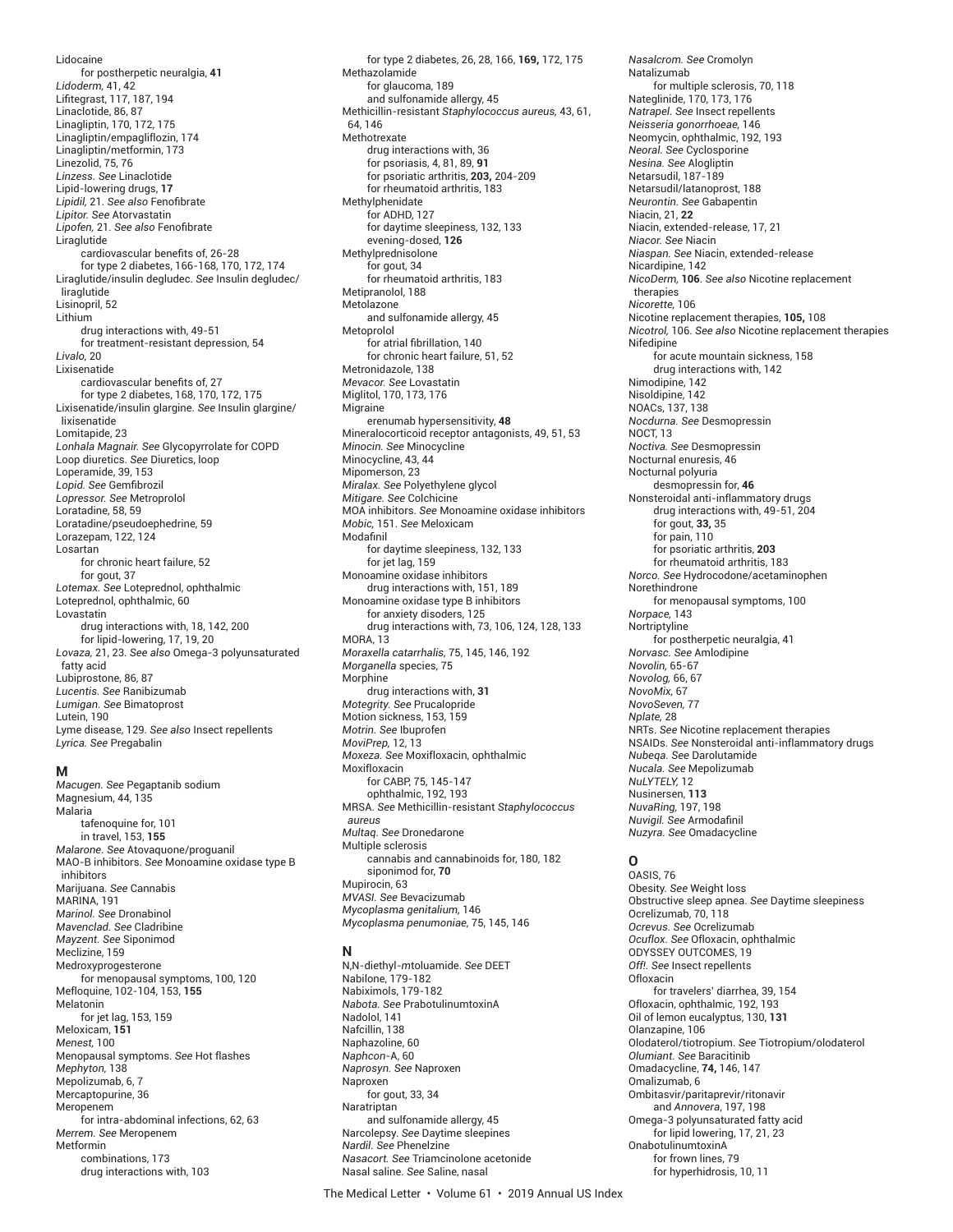Onasemnogene abeparvovec data manipulation, **129** for spinal muscular atrophy, **113** *Onfi . See* Clobazam *Onglyza. See* Saxagliptin *Opcon-A,* 60 Opioids drug interactions with, **31,** 47, 125 for pain, 110 for postherpetic neuralgia, 41 for travelers' diarrhea, 39 OPTIC, 75 *Opticrom. See* Cromolyn for allergic conjunctivitis Oral rehydration salts, 154 *Orencia. See* Abatacept *ORS,* 154 Oseltamivir, **1,** 32 *Oseni. See* Alogliptin/pioglitazone *OsmoPrep,* 12 **Osteoarthritis** meloxicam for, 151 turmeric for, 185 Osteoporosis, postmenopausal. *See* Postmenopausal osteoporosis *Otezla. See* Apremilast *Otrexup,* 92, 206. *See also* Methotrexate Oxazepam, 122, 124 Oxybutynin for hot flashes, **30** for hyperhidrosis, 10 Oxymetazoline, 58, 60 *Ozempic,* 26, 27, 175. *See also* Semaglutide Ozenoxacin, **63**

#### **P**

*p*-menthane-3,8-diol. *See* Oil of lemon eucalyptus *Pacerone. See* Amiodarone Pain benzhydrocodone/acetaminophen for, **110** postherpetic neuralgia, 41 Pain, cancer cannabis and cannabinoids for, 180, 182 Pain, osteoarthritis turmeric for, 185 Palonosetron, 179 Panic disorder. *See* Anxiety disorders, drugs for PARADIGM, 104 PARADIGM-HF, 50 Paritaprevir/ombitasvir/ritonavir and *Annovera*, 197, 198 Parkinson's disease cannabis and cannabinoids for, 181 inhaled levodopa for, **73** Paroxetine for anxiety disorders, 121, 123 for hot flashes, 30 *Paxil. See* Paroxetine for anxiety disorders PCSK9 inhibitors, 17-19 PDE5 inhibitors. *See* Phosphodiesterase 5 inhibitors PEG. *See* Polyethylene glycol PEG 3350. *See* Polyethylene glycol Pegaptanib sodium, 191 Pegloticase, 33, 34, **36** Penicillin, 62 *Pepto-Bismol. See* Bismuth subsalicylate Peramivir, **1** PERFECT 1, 196 PERFECT 2, 196 Perindopril, 52 *Permanone. See* Permethrin Permethrin, 130, **131,** 155 *Pexeva. See* Paroxetine for anxiety disorders Phenelzine, 125 *Phenergan,* 159 Pheniramine/naphazoline, 60 Phenylalanine, 13 Phenylephrine, 58 Phenytoin drug interactions with, 138, 140, 200 Phobias. *See* Anxiety disorders, drugs for Phosphodiesterase 5 inhibitors drug interactions with, 52 Photodynamic therapy, 192 Phototherapy, 81, **90** Picaridin, 129, **130** Pilocarpine, 189 Pimecrolimus, 90

Pioglitazone, 170, 173, 176 Pioglitazone/alogliptin, 174 Pioglitazone/glimepiride, 173 Pioglitazone/metformin, 173 PIONEER, 166, 167 Piperacillin/tazobactam, 61, 62 Piperine, 185 Pitavastatin drug interactions with, 18, 200 for lipid lowering, 19, 20 Pitolisant, 132 Plaque psoriasis. *See* Psoriasis *Plaquenil,* 183 *Plasmodium falciparum,* 102, 103 *Plasmodium* species, 156, 157 *Plasmodium vivax,* 101, 103, 104 *Plavix. See* Clopidogrel Plecanatide, 86, 87 *Plegridy,* 70, 118 *Plendil,* 142 *Plenvu,* **11,** 120 Pneumonia, community-acquired bacterial. *See* Community-acquired bacterial pneumonia Polyethylene glycol in colonoscopy preparations, **11** for constipation, 86 Polymyxin B for bacterial conjunctivitis, 187, 192, 193 *Polytrim,* 193 Post-traumatic stress disorder cannabis and cannabinoids for, 181 Postherpetic neuralgia *ZTlido* for, **41** Postmenopausal osteoporosis romosozumab for, **83** Postpartum depression brexanolone for, **68** Powassan virus, 129. *See also* Insect repellents PrabotulinumtoxinA, **79** *Pradaxa. See* Dabigatran *Praluent. See* Alirocumab Pramlintide, 170, 173, 176 Prasugrel and opioids, 31 *Pravachol. See* Pravastatin Pravastatin, 17-20 *Praxbind,* 139 *Precose. See* Acarbose Prednisone for gout, 34 ophthalmic, 60 **Pregabalin** for anxiety disorders, 121, **122,** 125 for hot flashes, 30 for postherpetic neuralgia, 42 *Premarin,* 100 *Premium Turmeric,* 185 *Prempro,* 100 *Prepopik,* 12, 13, 100 *Prevalite. See* Cholestyramine light *Prevymis. See* Letermovir Primaquine, 102, 103, 153, **156,** 157, 158 *Primatene Mist,* **9**. *See also* Epinephrine *Primaxin. See* Imipenem/cilastatin *Prinivil,* 52 Probenecid, 33, 34, **36** Probenecid/colchicine. *See* Colchicine/probenecid *Procardia. See* Nifedipine Progesterone for menopausal symptoms, **99,** 120 segesterone, **197** Progesterone/estradiol. *See* Estradiol/progesterone Progestin-only contraceptives and switching to the vaginal ring, 197 *Promacta,* 28 Promethazine, 159 *Prometrium,* 100. *See also* Progesterone Propafenone, 142 *Propionibacterium acnes. See Cutibacterium acnes* Propranolol for anxiety disorders, 125 for atrial fibrillation, 141 Prostaglandin analogs, **187** Prostate cancer darolutamide for, 201 *Proteus* spp, 61, 75 Proton pump inhibitors

drug interactions with, 200, 204 *Protopic,* 90 *Proventil,* 9 *Provera. See* Medroxyprogesterone *Providencia* species, 75 *Provigil.* See Modafinil *Prozac. See* Fluoxetine Prucalopride, 72, **86** Pseudoephedrine combinations, 59 for seasonal allergies, 58 *Pseudomonas aeruginosa,* 61, 146 *Pseudomonas* species, 75 Psoriasis drugs for, **89** risankizumab for, **81,** 92, 94, 95 tildrakizumab for, **4** Psoriatic arthritis safety of tofacitinib, 136 drugs for, **203** Psychosis cannabis and cannabinoids for, 181 PTSD. *See* Post-traumatic stress disorder Pulmonary thromboembolism. *See also* Venous thromboembolism risk in travel, 158 with tofacitinib, **136** *Purg-Odan,* 12

### **Q**

*Qbrexza,* **10** *Qmiiz ODT,* **151** *Qtern,* 174 *Qternmet,* 173 *Questran. See* Cholestyramine Quetiapine, 125 *QuilliChew,* 127. *See also* Methylphenidate *Quillivant,* 127. *See also* Methylphenidate Quinapril, 52 Quinidine, 156 Quinine, 156 *Qutenza. See* Capsaicin

#### **R**

Radiofrequency cathether ablation for atrial fibrillation, 143 Raloxifene, 83, 85 Ramelteon for jet lag, 153, 159 Ramipril, 52 Ranibizumab, 191, 192 Rasburicase, 34, 36 *Rasuvo,* 92, 206. *See also* Methotrexate *Reclast. See* Zoledronic acid RECONNECT, 115 *Reditrex,* 206. *See also* Methotrexate *Redness Relief,* 60 *Relenza. See* Zanamivir *ReliOn,* 66, 67 *Remicade. See* Infliximab *Renflexis. See* Infliximab *ReoPro. See* Abciximab Repaglinide, 170, 173, 176 *Repatha. See* Evolocumab *Repel. See* Insect repellents REPLENISH, 100, 101 Reslizumab, 6 *Restasis. See* Cyclosporine, topical *Restoril,* 122 reSURFACE, 5 Retapamulin for bacterial pneumonia, 145 for impetigo, 63 *Retin-A. See* Tretinoin Retinoids for acne, 43, 195 for psoriasis, 81, 91 *Revatio,* 52 Revefenacin, **14** REWIND, 27 Rheumatoid arthritis meloxicam for, 151 safety of tofacitinib, 136 upadacitinib for, **183** Rhinitis, allergic. *See* Allergic rhinitis, drugs for *Rhinocort,* 58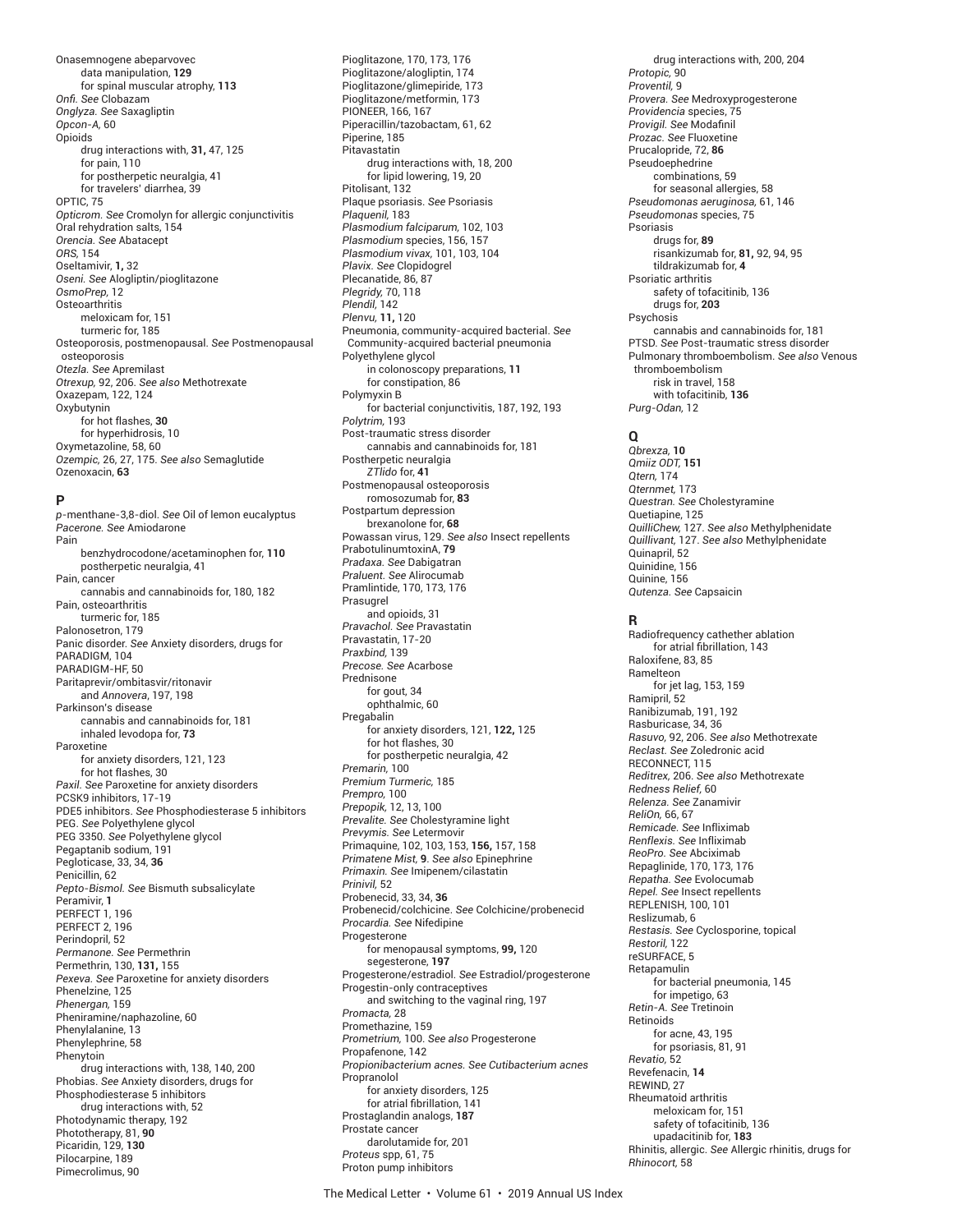*Rhopressa. See* Netarsudil Ribavirin, 119 Rickettsial disease, 129. *See also* Insect repellents *Rifadin. See* Rifampin Rifampin drug interactions with, 62, 101, 138, 140, 198 Rifamycin for travelers' diarrhea, **39,** 153, 154 Rifaximin for travelers' diarrhea, 39, 40, 154 *Rinvoq. See* Upadacitinib *Riomet,* 172. *See also* Metformin Risankizumab for psoriasis, **81,** 92, 94, 95 Risedronate, 83, 85 *Ritalin,* 127, 132, 133. *See also* Methylphenidate Ritonavir/ombitasvir/paritaprevir and *Annovera*, 197, 198 *Rituxan. See* Rituximab Rituximab for ITP, 28 Rivaroxaban for atrial fibrillation, 137-140 drug interactions with, 142 Rizatriptan and sulfonamide allergy, 45 *Rocephin. See* Ceftriaxone *Rocklatan. See* Netarsudil/latanoprost Rocky Mountain spotted fever, 129. *See also* Insect repellents Romiplostim, 28 Romosozumab, **83** Rosiglitazone, 170, 173, 176 Rosuvastatin drug interactions with, 18, 138, 198 for lipid lowering, 17, 19, 20 sprinkle formulation, **152** *Rozerem. See* Ramelteon *Rybelsus*. *See* Semaglutide, oral *Rytary. See* Levodopa/carbidopa *Rythmodan,* 143 *Rythmol. See* Propafenone

#### **S**

Sacubitril/valsartan, 50, 52, 104 Saline, nasal, 58, 59 *Salmonella* spp, 39, 153 *Sambucol. See* Elderberry Sarecycline, **43** *Sativex. See* Nabiximols *Savaysa. See* Edoxaban *Sawyer. See* Insect repellents Saxagliptin, 170, 172, 175 Saxagliptin/dapagliflozin, 174 Saxagliptin/dapagliflozin/metformin, 173 Saxagliptin/metformin, 173 Schizophrenia aripiprazole digital for, **15** Scopolamine, 153, 159 Seasonal allergies. *See* Allergy, seasonal Secukinumab for psoriasis, 5, 83, 92, 94 for psoriatic arthritis, 203, 206, **207** *Seebri. See* Glycopyrrolate for COPD Segesterone, **197** *Segluromet. See* Ertugliflozin/metformin Selective serotonin reuptake inhibitors for anxiety disorders, 121-124, 126 drug interactions with, 47 for hot flashes, 30 for postpartum depression, 69 for treatment-resistant depression, 54 Selenium drug interactions with, 3 Semaglutide cardiovascular benefits of, 26, 27 injectable, 26, 27, 166, 168 oral, **166** for type 2 diabetes, 170, 172, 175 *Septra. See* Trimethoprim/sulfamethoxazole *Seroquel,* 125 Serotonin-norepinephrine reuptake inhibitors for anxiety disorders, 121-124 for hot flashes, 30 for postpartum depression, 69 for treatment-resistant depression, 54 Sertraline, 123

*Seysara. See* Sarecycline SGLTS2 inhibitors. *See also* individual drug names cardiovascular benefits of, 26 for type 2 diabetes, 166-168, **169**, 175 *Shigella* spp, 39, 153 Shingles. *See* Herpes zoster Sildenafil, 52 *Siliq. See* Brodalumab *Simbrinza. See* Brinzolamide/brimonidine *Simponi. See* Golimumab Simvastatin drug interactions with, 18, 142, 200 for lipid lowering, 17, 19, 20 Simvastatin/ezetimibe. *See* Ezetimibe/simvastatin *Sinemet. See* Levodopa/carbidopa Siponimod, **70,** 118 Sitagliptin for type 2 diabetes, 166, 167, 170, 172, 175 Sitagliptin/ertugliflozin. *See* Ertugliflozin/sitagliptin Sitagliptin/metformin, 173 Skin and skin structure infections omadacycline for, **75** *Skyrizi. See* Risankizumab Slo-Niacin. *See* Niacin Smoking cessation, drugs for, **105** SNRIs. *See* Serotonin-norepinephrine reuptake inhibitors Social anxiety disorder. *See* Anxiety disorders, drugs for Sodium oxybate for daytime sleepiness, 132, 133 Sodium phosphate, 12 Sodium picosulfate, 12, 13 Sodium sulfate, 12, 13 *Soliqua. See* Insulin glargine/lixisenatide *Solodyn. See* Minocycline Solriamfetol, **132** Sorafenib, 138 Sorbitol, 135 *Soriatane. See* Acitretin *Sorilux. See* Calcipotriene Sotalol, 143 *Sotalol AF. See* Sotalol Spinal muscular atrophy onasemnogene abeparvovec for, **113,** 129 *Spinraza. See* Nusinersen *Spiriva. See* Tiotropium **Spironolactone** for chronic heart failure, 51, 53 drug interactions with, 91 Splenectomy for ITP, 28 *Spravato. See* Esketamine SSRIs. *See* Selective serotonin reuptake inhibitors St. John's wort, 101, 138, 198 *Staphylococcus aureus,* 43, 63, 75, 76, 145, 146, 192 *Staphylococcus aureus,* methicillin-resistant. *See* Methicillin-resistant *Staphylococcus aureus Staphylococcus epidermidis,* 43 START, 114 Statins. *See also* individual drug names for lipid lowering, **17** Stavudine, 119 *Steglatro. See* Ertugliflozin *Steglujan. See* Ertugliflozin/sitagliptin *Stelara. See* Ustekinumab *Stiolto Respimat. See* Tiotropium/olodaterol STR1VE, 114 *Streptococcus anginosus,* 76 *Streptococcus pneumoniae,* 75, 145, 146, 192 *Streptococcus pyogenes,* 43, 63, 76 STRUCTURE, 84 Sucralfate, 138 *Sudafed. See* Pseudoephedrine *Sudafed PE,* 58 *Sular,* 142 Sulfacetamide, ophthalmic, 192, 193 Sulfadiazine and sulfonamide allergy, 45 Sulfamethoxazole. *See also* Trimethoprim/ sulfamethoxazole and sulfonamide allergy, 45 Sulfapyridine and sulfonamide allergy, 45 Sulfasalazine for psoriatic arthritis, 203-206 for rheumatoid arthritis, 183 and sulfonamide allergy, 45

Sulfonamide cross-reactivity, **44** Sumatriptan, 45, 72 Sunburn in travel, 159 *Sunosi. See* Solriamfetol Sunscreens, 159 and insect repellents, 131 *Suprep,* 12, 13 Surgery for glaucoma, 190 and *Annovera*, 197 SUSTAIN 6, 27, 167 SUSTAIN-1, 55 *Symjepi,* **25**. *See also* Epinephrine *Symlin. See* Pramlintide *Syndros. See* Dronabinol *Synjardy. See* Empagliflozin/metformin Systemic juvenile idiopathic arthritis, 34

#### **T**

*Taclonex. See* Calcipotriene/betamethasone dipropionate Tacrolimus, 90 **Tadalafil** for acute mountain sickness, 158 Tafenoquine, **101,** 153, **156,** 157, 158 Tafluprost, 188 *Taltz. See* Ixekizumab *Tamiflu. See* Oseltamivir Tamoxifen and hot flashes, 30, 31 Tamsulosin and sulfonamide allergy, 45 Tasimelteon, 159 *Tavalisse. See* Fostamatinib Tazarotene for acne, 195 for psoriasis, 4, 81, 89, **90** Tazarotene/halobetasol, 90 *Tazorac. See* Tazarotene *Taztia. See* Diltiazem *Tecfi dera. See* Dimethyl fumarate *Technivie. See* Ombitasvir/paritaprevir/ritonavir **Tegaserod** for chronic idiopathic constipation, 86 safety, **72** *Tegretol. See* Carbamazepine Temazepam, 122 Tenofovir alafenamide, 134 Tenofovir disoproxil fumarate, 134 Tenofovir/emtricitabine, 135 *Tenormin,* 141 Teriflunomide, 70, 118, 204 Teriparatide, 83, 85, 86 Testosterone auto-injector, **37** Testosterone replacement for hypogonadism, 37 Tetracyclines for acne, 43 drug interactions with, 93 eravacycline, **61** omadacycline, **74,** 146, 147 Tetrahydrocannabinol. *See* Cannabis Tetrahydrozoline, 60 THC. *See* Cannabis **Theophylline** drug interactions with, 106, 151 *Tiazac. See* Diltiazem **Ticagrelor** drug interactions with, **31** Ticks. *See* Insect repellents Tigecycline, 61 *Tikosyn. See* Dofetilide Tildrakizumab for psoriasis, **4,** 5, 81, 83, 92, 94, 95 Timolol, 188 Timolol/brimonidine. *See* Brimonidine/timolol Timolol/dorzolamide, 188 *Timoptic. See* Timolol Tiotropium, 15, 150 Tiotropium/olodaterol, 150 Tipranavir and sulfonamide allergy, 45 *Tivicay. See* Dolutegravir TMP/SMX. *See* Trimethoprim/sulfamethoxazole TNF inhibitors. *See* Tumor necrosis factor inhibitors Tobacco dependence. *See* Smoking cessation, drugs for